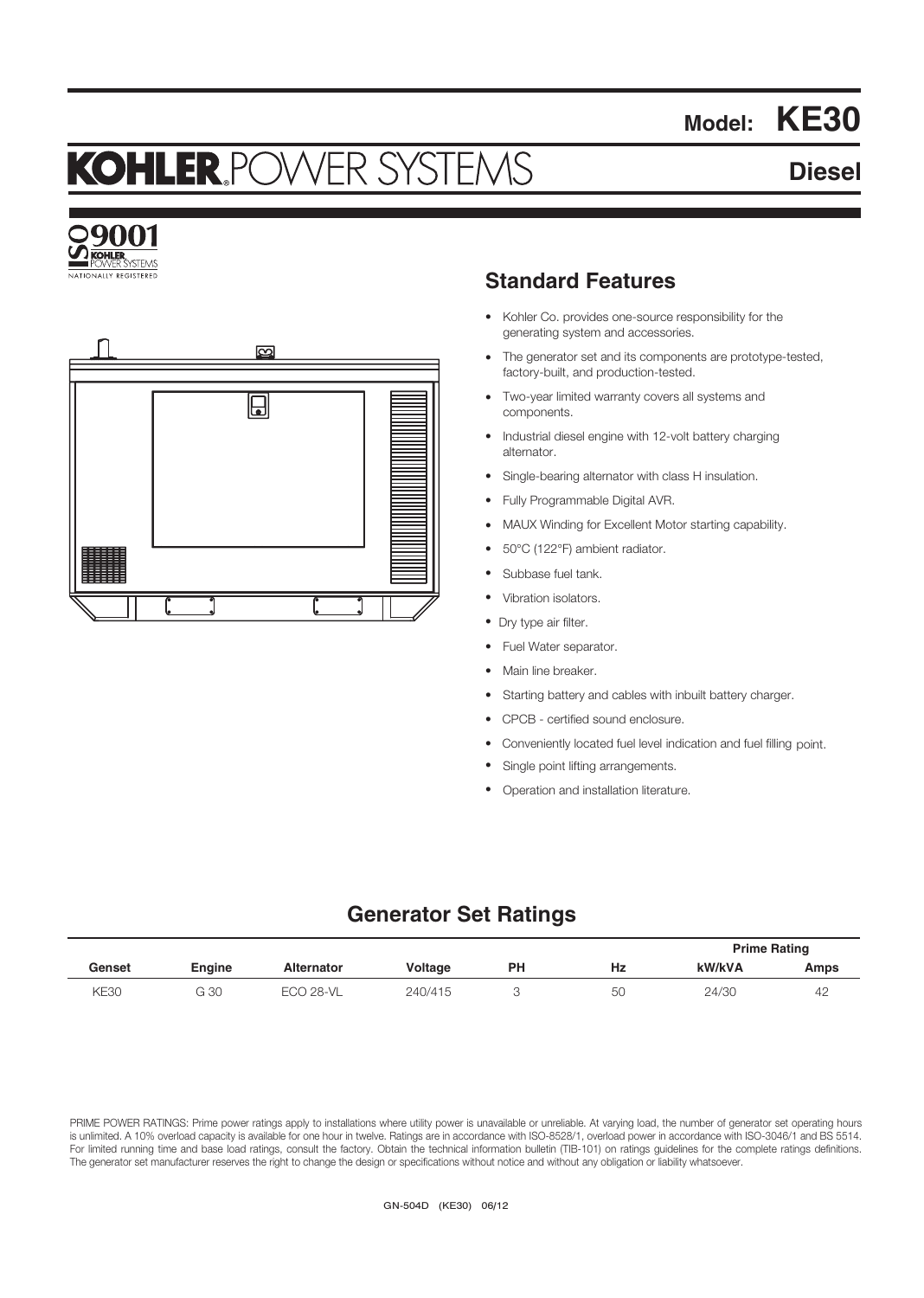# **Alternator Specifications**

- Alternator meets BS EN 60034 and the relevant section of other international standards such as BS5000, VDE 0530, NEMA MG1-32, IEC34, CSA C22.2-100, AS1359.
- Self-ventilated and dripproof of IP23 construction.
- Superior voltage waveform form a 2/3 pitch wound stator.
- Sustained short circuit current of upto 300% of the rated current for upto 20 sec.

| <b>Specifications</b>                       | <b>Alternator</b> |
|---------------------------------------------|-------------------|
| <b>Type</b>                                 | 4 Pole            |
| Exciter type                                | <b>Brushless</b>  |
| Leads, quantity type                        | 12, Reconnectable |
| Voltage regulator                           | <b>DSR</b>        |
| Insulation                                  |                   |
| - Material                                  | Class H           |
| - Temperature rise, Prime                   | $125^{\circ}$ C   |
| Bearing: quantity, type                     | 1, Sealed         |
| Coupling                                    | Flexible Disc     |
| Voltage regulation                          | $+/-1\%$          |
| Voltage rating, V                           | 415               |
| Standby at 163°C, kVA                       | 33                |
| Prime at 125°C, kVA                         | 30                |
| Direct axis subtransient reactance (X"d), % | 7.63              |

# **Application Data**

#### **Engine**

| <b>Engine specifications</b>               |                           |
|--------------------------------------------|---------------------------|
| Engine model                               | G30                       |
| Engine type                                | <b>Natural Aspiration</b> |
| Cylinder arrangement                       | 3, inline                 |
| Displacement, L (cu. in.)                  | 3.12(190.4)               |
| Bore and stroke, mm (in.)                  | 105 x 120 (4.13 x 4.72)   |
| Compression ratio                          | 17.5                      |
| Piston speed, m/min. (ft./min.)            | 360 (1181)                |
| Rated rpm                                  | 1500                      |
| Max.power at rated rpm, kWm (BHP)          | 33.1(44.4)                |
| Governor: type                             | Mechanical                |
| Frequency regulation, no-load to full load | <b>ISO 5%</b>             |
| Frequency regulation, steady state         | $+/- 2.5%$                |
| Frequency, Fixed, Hz                       | 50                        |
| Air cleaner type, all models               | Dry                       |
|                                            |                           |

## **Exhaust**

| <b>Exhaust System</b>                 |            |
|---------------------------------------|------------|
| Exhaust Manifold type                 | Drv        |
| Exhaust flow at rated kW, kg/hr       | 137.3      |
| Exhaust temperature at rated kW,      |            |
| dry exhaust, °C (°F)                  | 550 (1022) |
| Maximum allowable back pressure,      |            |
| kPa (in.Hq)                           | 6(1.77)    |
| Exhaust outlet size at engine hookup, |            |
| $mm$ (in.)                            | 45 (1.77)  |
|                                       |            |

### **Engine Electrical**

| <b>Engine Electrical System</b>                           |                       |  |  |
|-----------------------------------------------------------|-----------------------|--|--|
| Battery charging alternator<br>Ground (negative/positive) | $12$ Volt<br>Negative |  |  |
| Volts, VDC                                                | 12                    |  |  |
| Amps, Ah                                                  | 20                    |  |  |
| Battery type - sealed maintenance free (PLT)              |                       |  |  |
| - Qty.                                                    | 1                     |  |  |
| Battery voltage, VDC                                      | 12                    |  |  |

### **Fuel**

| 4(0.15)         |
|-----------------|
| 6(0.23)         |
| MICO/Bosch      |
| 1, Dual element |
| #2 Diesel       |
| 93              |
|                 |

#### **Lubrication**

| <b>Lubricating System</b>            |               |  |  |
|--------------------------------------|---------------|--|--|
| <b>Type</b>                          | Full pressure |  |  |
| Oil pan capacity, L (gt.)            | 6(6.3)        |  |  |
| Oil pan capacity with filter, L(qt.) | 6.5(6.9)      |  |  |
| Oil filter: quantity, type           | 1,Spin on     |  |  |
|                                      |               |  |  |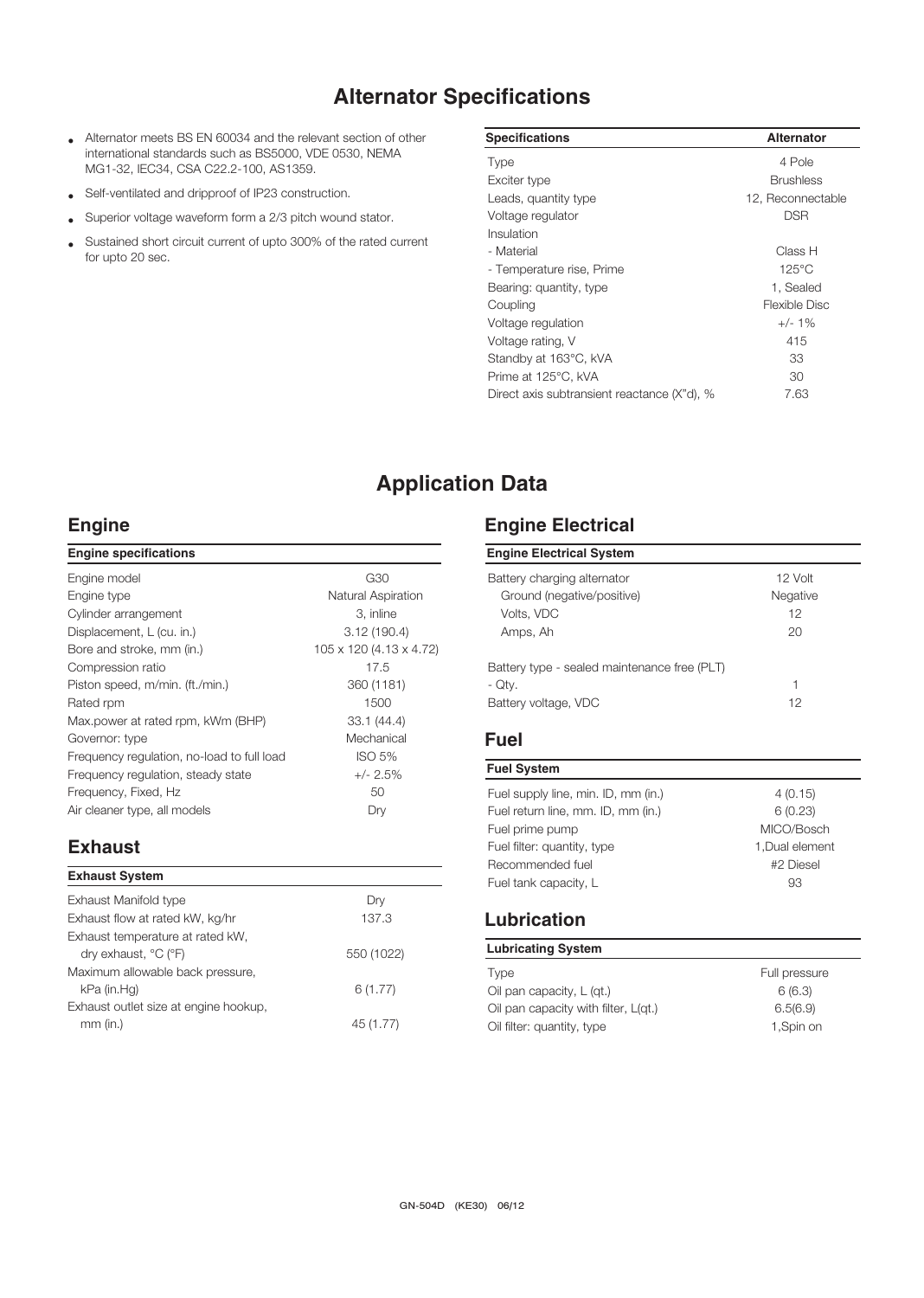# **Application Data**

## **Cooling**

| 50 (122)    |
|-------------|
| 6(1.6)      |
|             |
| 12.4 (3.28) |
|             |
| 27.03       |
| Impeller    |
| 406.5 (16)  |
| 0.55(0.75)  |
|             |

## **Operation Requirements**

| <b>Air Requirements</b>                                                          |                     |
|----------------------------------------------------------------------------------|---------------------|
| Radiator-cooled cooling air, m <sup>3</sup> /min (scfm)<br>Combustion air, kg/hr | 65 (2292)<br>130    |
| Heat rejected to ambient air:                                                    |                     |
| Generator, kW (Btu/min.)                                                         | 3.66(208.1)         |
| <b>Fuel Consumption</b>                                                          |                     |
| Diesel, Lph (gph) at % load                                                      | <b>Prime Rating</b> |
| 100%                                                                             | 8.3(2.2)            |
| 75%                                                                              | 6.0(2.1)            |
| 50%                                                                              | 4.3(1.1)            |
| <b>Exhaust Emissions</b>                                                         |                     |
| Per ISO 8178-5 mode cycle                                                        | CPCB norms          |
| <b>Noise Level</b>                                                               |                     |
| Measured at 1m p<br>er CPCB norms, db(A)                                         | 73.8                |

## **Controller**



#### Advance Digital Control (ADC 2200)

#### Compact Controller

LCD display:

- Runtime hours
- **Current** • Current<br>• Voltage
- •
- Frequency
- Engine Temperature Engine oil pressure •
- Battery V •
- Kilowatt • •

LCD display faults:

- High engine temperature
- Low oil pressure •
- **Overspeed** •
- Over & under voltage Over & under frequency •
- E-stop •
- •
- Auxiliary fault Low Fuel level •
- Over Load • •

Display warning:

- Low battery voltage •
- High battery voltage •

## **Standard Features and Accessories**

## **Standard Features**

- Master switch: Run/Off-Reset/Auto
- Remote two-wire start/stop capability
- Superior electronics
- Factory-built and production-tested
- One-source responsibility for the generating system and accessories
- Automatic start with programmed cranking cycle
- Field software upg rade possibility

## **Environmental Specifications**

- Operating temperature: -20°C to 70°C (-4°F to 158°F )
- Storage temperature: -60°C to 70°C (-76°F to 158°F)
- Humidity: 0-95% condensing

#### **Power Requirements**

- 12 or 24 VDC with fuse protection
- 250 mA @ 12 VDC
- 125 mA @ 24 VDC

#### **Accessories**

- Battery charger 12 V
- Mains sensing relay
- Earth leaking protection